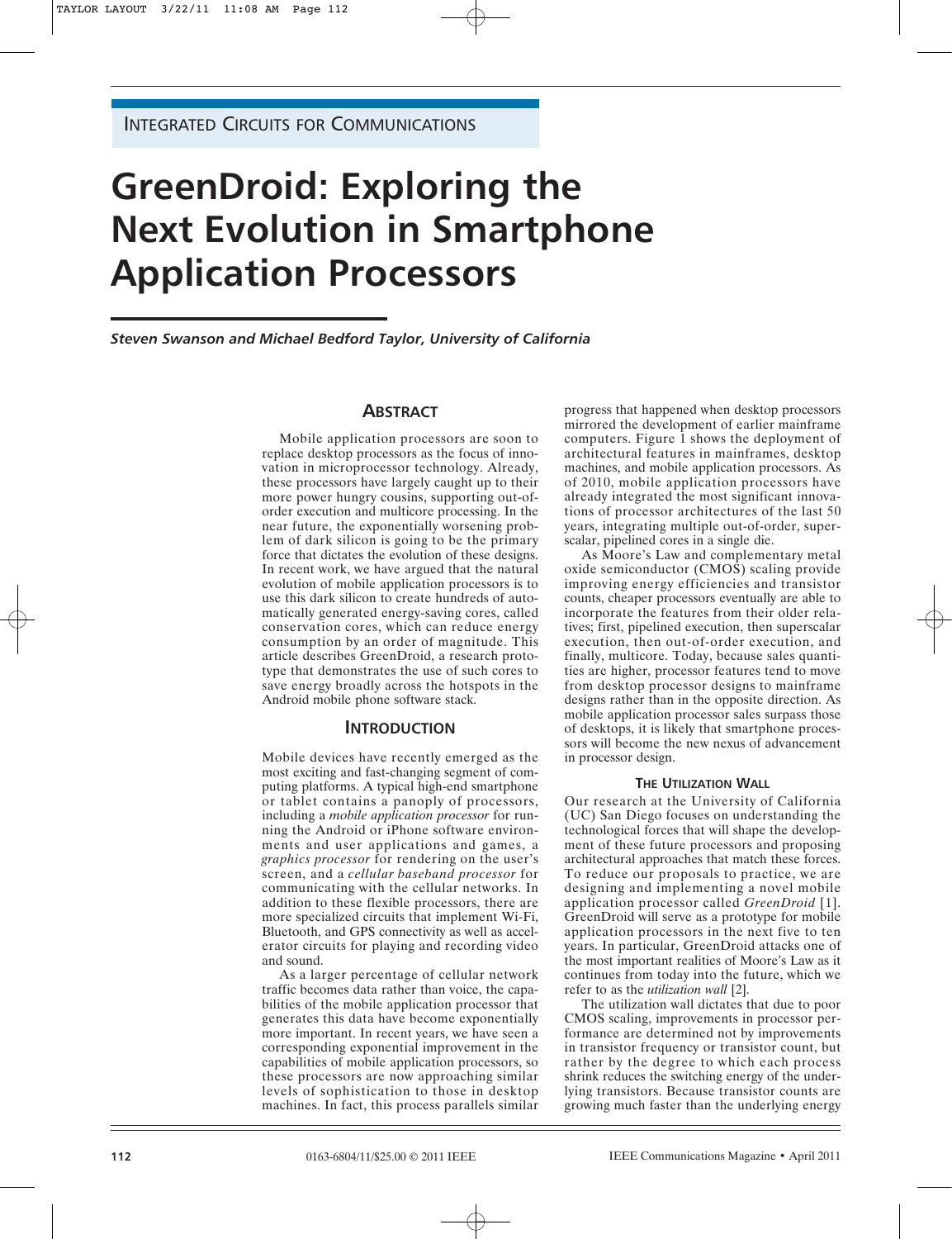efficiency is improving, a direct consequence of this is the phenomenon of *dark silicon* — that is, large swaths of a chip's silicon area that must remain mostly passive in order to stay within the chip's power budget. As we show later in this article, only 1 percent or so of a modest sized 32 nm mobile chip can switch at full frequency within a 3 W power budget. The dark silicon problem is directly responsible for the desktop processor industry's decision to stop scaling clock frequencies and instead build multicore processors. It will play an equally pivotal role in shaping the future of mobile processors as well.

With each process generation, dark silicon is a resource that gets exponentially cheaper, while the power budget becomes exponentially more valuable in comparison.

## **OUR APPROACH**

Our research leverages two key insights. First, it makes sense to find architectural techniques that trade this cheap resource, dark silicon, for the more valuable resource, energy efficiency. Second, specialized logic can attain 10–1000 times better energy efficiency over general-purpose processors. Our approach is to fill the dark silicon area of a chip with specialized cores in order to save energy on common applications. These cores are automatically generated from the codebase the processor is intended to run. In our case, this codebase is the Android mobile phone software stack, but our approach could also be applied to the iPhone OS as well. We believe that incorporating many automatically generated, specialized cores for the express purpose of saving energy is the next evolution in application processors after multicore.

GreenDroid is a 45 nm multicore research prototype that targets the Android mobile phone software stack and can execute general-purpose mobile programs with 11 times less energy than today's most energy-efficient designs, at similar or better levels of performance. It does this through the use of  $100$  or so automatically generated, highly specialized, energy-reducing cores, called *conservation cores*, or c-cores [2, 3]. Our work is novel relative to earlier work on accelerators and high-level synthesis [4, 5] because it adapts these techniques to work in the context of large systems (like Android) for which parallelism is limited, and shows that they are a key tool in attacking the utilization wall CMOS systems face today. In particular, of note is our use of techniques that allow the generation of ccores to be completely automatic, our introduction of patching mechanisms and mechanisms for hiding the existence of the c-cores, and our results on both attainable coverage and potential energy savings.

This article continues as follows. First, we explore the factors that lead to the utilization wall. We continue by examining how the architecture of c-cores allows them to take advantage of the utilization wall. Then we examine trends in mobile application processors, and show how the Android operating system lends itself to the use of c-cores. Finally, we conclude the article by examining software depipelining, a key microarchitectural technique that helps save power in c-cores.



**Figure 1.** *Evolution of features in mainframe, desktop, and mobile application processors The evolution of features of mobile application processors (e.g., ARM StrongARM, Cortex A8, A9, and A9 MPcore) has mirrored that of desktop processors (e.g., the Intel 486, 586, 686, and Core Duo), and desktop processors in turn have mirrored mainframe processors from the 1960s (e.g., the IBM 7030, CDC 6600, IBM 360/91, and Burroughs 825). As of the current date, mobile application processors have largely caught up, and are soon to enter undiscovered territory.*

# **UNDERSTANDING THE UTILIZATION WALL**

Historically, Moore's Law has been the engine that drives growth in the underlying computing capability of computing devices. Although we continue to have exponential improvements in the number of transistors we can pack into a single chip, this is not enough to maintain historic growth in processor performance. Dennard's 1974 paper [6] detailed a roadmap for scaling CMOS devices, which, since the middle of the last decade, has broken down. This breakdown has fundamentally changed the way that all highperformance digital devices are designed today. One consequence of this breakdown was the industry-wide transition from single-core processors to multicore processors. The consequences are likely to be even more far-reaching going into the future.

In this subsection, we outline a simple argument [2] that shows the difference between historical CMOS scaling and today's CMOS scaling. The overall consequence is that, although transistors continue to get exponentially more numerous and exponentially faster, overall system performance of current architectures is largely unaffected by these factors. Instead, system performance is driven by the degree to which transistors get more energy efficient with each process generation — approximately at the same rate at which the capacitance of those transistors drops as they shrink.

Each transistor transition imparts an energy cost, and the sum of all of these transitions must stay within the active power budget of the system. This power budget is set by either thermal limitations (e.g., the discomfort of placing a 100 W device next to your face) or battery limitations (e.g., a 6 Wh battery that must last for 8 hours of active use can only average 750 mW over that time period.) As we see shortly, in current systems, it is easy to exceed this budget with only a small percentage of the total transistors on a chip.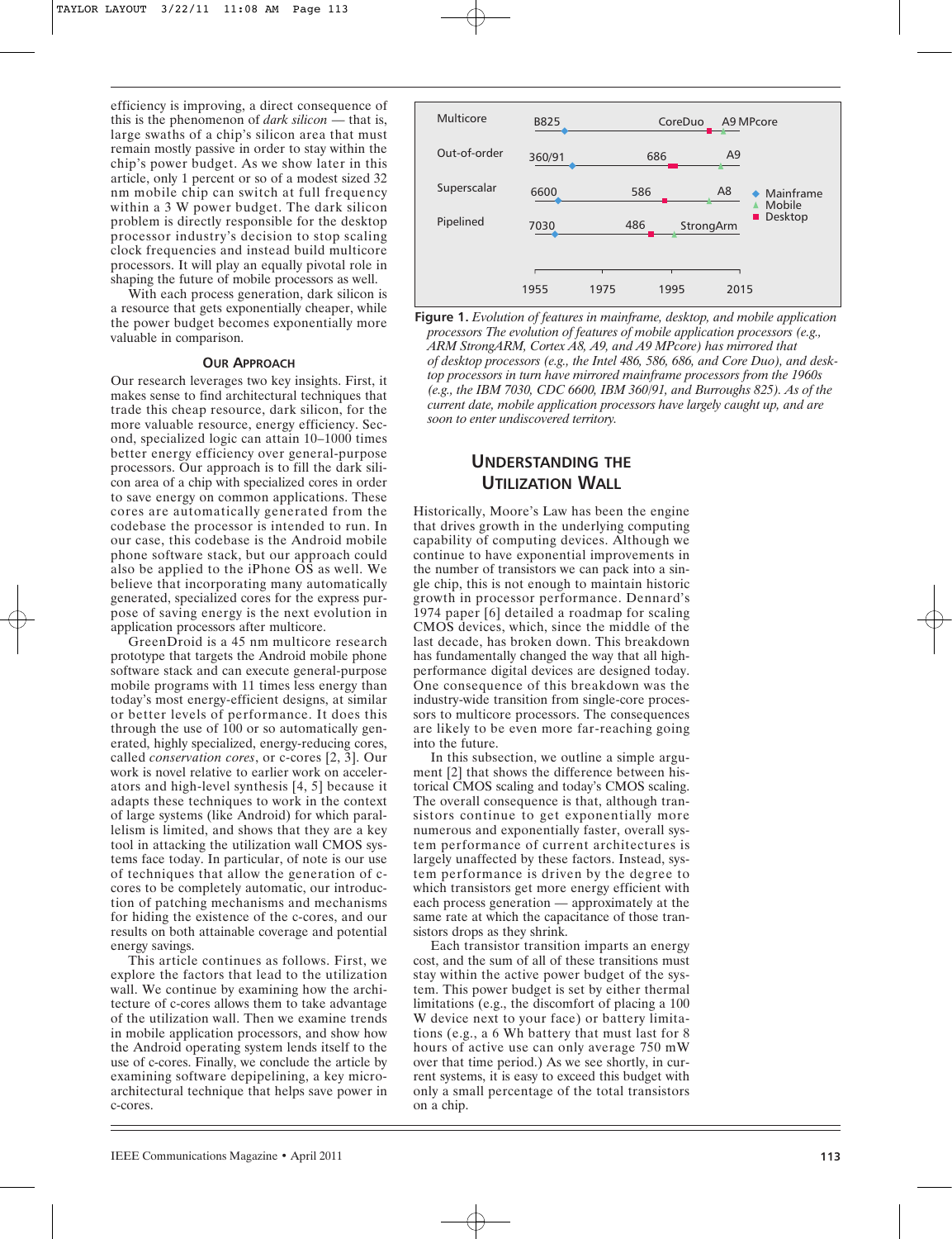*CMOS scaling theory predicts exponential decreases in the amount of non-dark silicon with each process generation. To adapt, we need to create architectures that can leverage many, many transistors without actually actively switching them all.*

| <b>Transistor property</b>                              | <b>Classical</b> | Leakage-<br>limited |
|---------------------------------------------------------|------------------|---------------------|
| $\Delta$ Quantity                                       | $S^2$            | $S^2$               |
| $\Delta$ Frequency                                      | S                | S                   |
| $\Delta$ Capacitance                                    | 1/S              | 1/S                 |
| $\Delta V_{dd}^2$                                       | 1/S <sup>2</sup> | 1                   |
| $\Rightarrow \Delta$ Power = $\Delta$ QFCV <sup>2</sup> | 1                | $S^2$               |
| $\Rightarrow$ $\Delta$ Utilization =<br>1/Power         | 1                | 1/S <sup>2</sup>    |

**Table 1.** *Classical vs. leakage-limited scaling. In contrast to the classical regime proposed by Denard, under the leakage-limited regime, the total chip utilization for a fixed power budget drops by a factor of* S*<sup>2</sup> with each process generation.*

This argument is summarized in Table 1, which takes as input variable a scaling factor *S*, which describes the ratio between the feature sizes of two processes (e.g.,  $S = 45/32 = 1.4x$ ) between 45 nm and 32 nm technology). In "classical" (i.e., pre-2005) scaling proposed by Denard, we are able to scale the threshold voltage and operating voltage together. Currently, we are in a "leakage-limited" regime where we cannot decrease lower threshold and operating voltages without exponentially increasing either transistor delay or leakage.

In both regimes, full-chip transistor counts increase by  $S^2$ , the native switching frequency of transistors increases by *S*, and capacitance decreases by 1/*S*. However, the two cases differ in operating voltage  $(V_{dd})$  scaling: with classical scaling,  $V_{dd}$  decreases by  $1/S$ , but with leakagelimited scaling,  $V_{dd}$  stays fixed. When transitioning to another process generation, the change in power consumption is the product of these terms and an additional factor of  $V_{dd}$ .

Thus, currently, the only factor decreasing power consumption as we move to a new process generation is the reduction of capacitance per transistor, at a rate of 1/*S*, while the other factors are increasing it by *S*3.

As shown in Table 1, in classical scaling, using all of the chip area for transistors running at maximum frequency would result in constant power between process generations, and we retain the ability to utilize all of the chip resources. Today, doing the same would increase power consumption by *S*2. Since power budgets are constrained in real systems, we must instead reduce utilization of chip resources by 1/*S*<sup>2</sup> (i.e., 2× with each process generation). Effectively, a greater and greater fraction of the silicon chip will have to be dark silicon.

#### **EXPERIMENTAL VERIFICATION**

To validate these scaling theory predictions, we performed several experiments targeting current-day fabrication processes. A small datapath

— an arithmetic logic unit (ALU) sandwiched between two registers — was replicated across a 40-mm2 chip in a 90 nm Taiwan Semiconductor Manufacturing Corporation (TSMC) generation. We found that a 3 W power budget would allow only 5 percent of the chip to run at full speed. In a 45 nm TSMC process, this percentage drops to 1.8 percent, a factor of 2.8×. Applying the International Technology Roadmap for Semiconductors (ITRS) for 32 nm suggests utilization would drop to 0.9 percent. These measurements confirm that the trend is upon us, although it has been mitigated slightly by oneoff improvements to process technology (e.g., strained silicon).

## **REAL WORLD OBSERVATIONS**

The real world also provides direct evidence of the utilization wall. Desktop and laptop processor frequencies have increased very slowly for the better part of a decade, and chip core counts have scaled much more slowly than the increase in transistor count. Increasing fractions of the chips are used for cache or low-activity "uncore" logic like memory controllers and chipsets. Recently, Intel and AMD have advertised a "turbo mode" that runs some cores faster if the others are switched off. We can expect similar trends for the future of mobile processors as well.

# **DESIGNING NEW ARCHITECTURES FOR THE UTILIZATION WALL**

These observations show that the utilization wall is a fundamental first order constraint for processor design. CMOS scaling theory predicts exponential decreases in the amount of non-dark silicon with each process generation. To adapt, we need to create architectures that can leverage many, many transistors without actually actively switching them all. In the following section, we describe GreenDroid's design, and show how ccores have these exact qualities and can employ otherwise unused dark silicon to mitigate the extreme power constraints that the utilization wall imposes.

# **THE GREENDROID ARCHITECTURE**

A GreenDroid processor combines general-purpose processors with application-specific coprocessors that are very energy efficient. These conservation cores, or c-cores [2], execute most of an application's code and will account for well over 90 percent of execution time. Green-Droid is a heterogeneous tiled architecture. Figure 2a illustrates how it uses a grid-based organization to connect multiple tiles. Figure 2b show the floor plan for one of the tiles. It contains an energy-efficient 32-bit 7-stage inorder pipeline that runs at 1.5 GHz in a 45 nm process technology. It includes a single-precision floating point unit (FPU), multiplier, 16 kbyte I-cache, translation lookaside buffer (TLB), and 32-kbyte banked L1 data cache. The architecture also includes a mesh-based on-chip network (OCN). The OCN carries memory traffic and supports fast synchronization primitives, similar to the Raw scalable tiled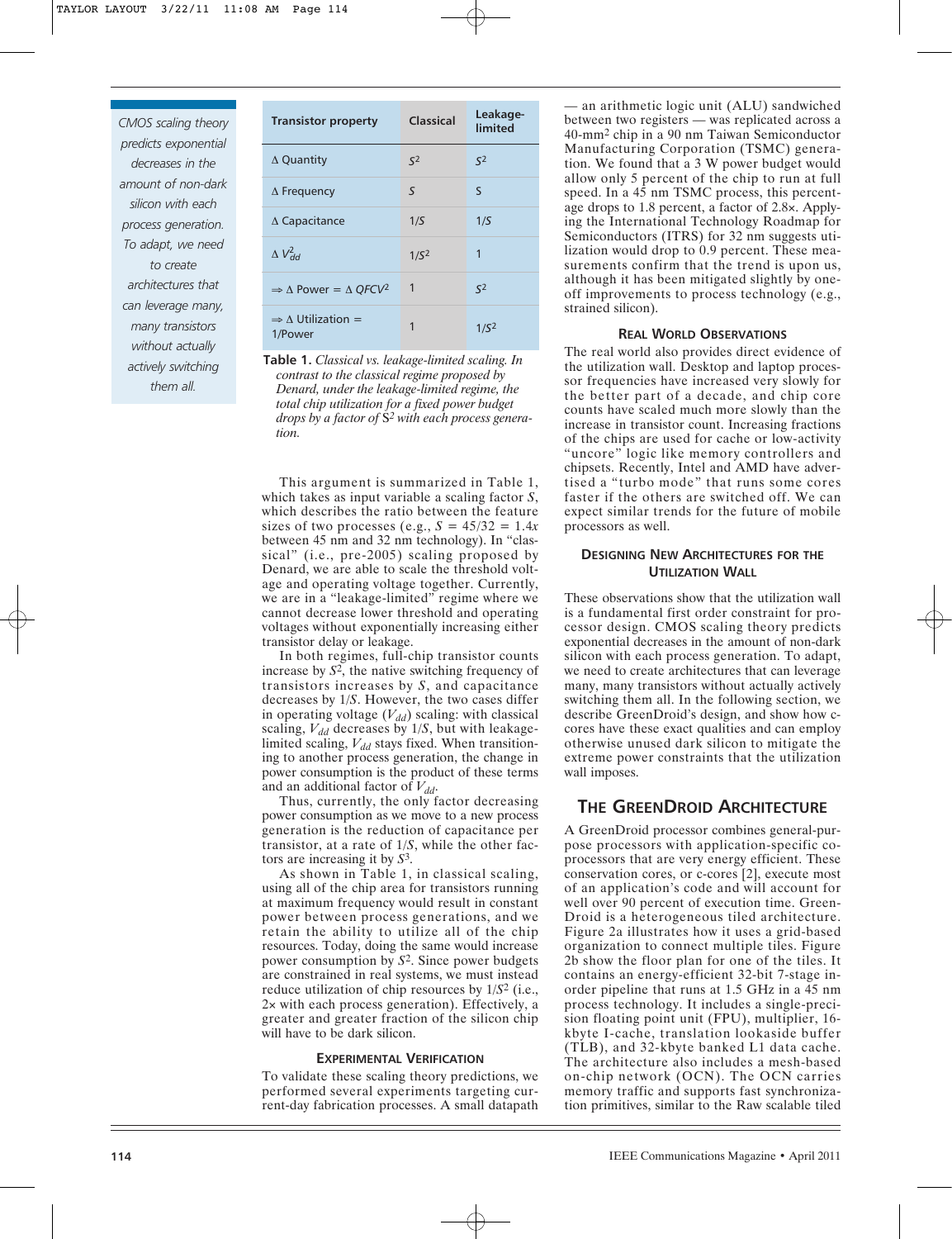

**Figure 2.** *The GreenDroid architecture. The GreenDroid mobile application processor (a) is made up of 16 non-identical tiles. Each tile (b) holds components common to every tile — the CPU, on-chip network (OCN), and shared L1 data cache — and provides space for multiple c-cores (labeled C) of various sizes. c) shows connections among these components and the c-cores.*

architecture [7]. The tiles' caches are kept coherent through a simple cache coherence scheme that allows the level 1 (L1) caches of inactive tiles to be collectively used as a level 2 (L2) cache.

Unlike Raw, however, GreenDroid tiles are not uniform. Each of them contains a unique collection of 8–15 c-cores. The c-cores communicate with the general-purpose processor via an L1 data cache and specialized register-mapped interface (Fig. 2c). Together, these two interfaces support argument passing and context switches for the c-cores. The register-mapped interface also supports a specialized form of reconfiguration called *patching* that allows c-cores to adapt to small changes in application code.

C-cores are most useful when they target code that executes frequently. This means we can let the Android code base determine which portions of Android should be converted into GreenDroid c-cores. We use a system-wide profiling mechanism to gather an execution time breakdown for common Android applications (e.g., web browsing, media players, and games). The c-core tool chain transforms the most frequently executed code into c-core hardware. Subject to area constraints, the tools then assign the c-cores to tiles to minimize data movement and computation migration costs. To support this last step, the profiler collects information about both control flow and data movement between code regions. Related c-cores end up on the same or nearby tiles, and cache blocks can migrate automatically between them via cache coherence. In some cases, c-cores are replicated to avoid hotspotting. If a given c-core is oversubscribed, the c-cores have the option of running the software equivalent version of the code.

Internally, c-cores mimic the structure of the code on which they are based. There is one arithmetic unit for each instruction in the target code, and the wires between them mirror data dependence arcs in the source program. The close correspondence between the structure of the c-core and the source code is useful for three reasons. First, it makes it possible to

automatically generate c-cores from arbitrary code without complex compiler analyses. Second, it allows us to integrate a limited degree of reconfigurability that allows one c-core to execute multiple versions of the same source code (e.g., as might appear during a system upgrade): small changes in the source code will correspond naturally to small changes in hardware. Full details of c-cores' patching facilities are available in [2].

The final advantage of the correspondence is that it allows c-cores to function as drop-in replacements for the code they target, even in complex multithreaded applications. The correspondence guarantees that the c-core will execute exactly the same loads and stores as the general-purpose processor while executing the target code. Furthermore, the c-core will execute them in the same order. This means that the existence of the c-cores is transparent to the programmer. A specialized compiler recognizes regions of code that align well with the c-cores, and generates "stub" functions and a patching configuration that allows the c-cores to replicate a function's behavior.

On average, c-cores reduce energy consumption by 94 percent compared to the general-purpose processor running the code that the c-cores target. Overall system energy savings are smaller because of three effects:

- Cold code still runs on the (relatively inefficient) CPU.
- C-core optimizations do not reduce the energy costs of the L1 cache.
- Significant energy still goes toward leakage and the clock.

The first effect we reduce by attaining high execution coverage by the c-cores, targeting regions that cover as little as 1 percent of total execution coverage. The last two we have attacked through novel memory system optimizations, power gating, and clock power reduction techniques.

The specialized nature of c-cores allows them to overcome the utilization wall. Collectively, the tiles in the GreenDroid system exceed the power budget of the system. As a result, most of the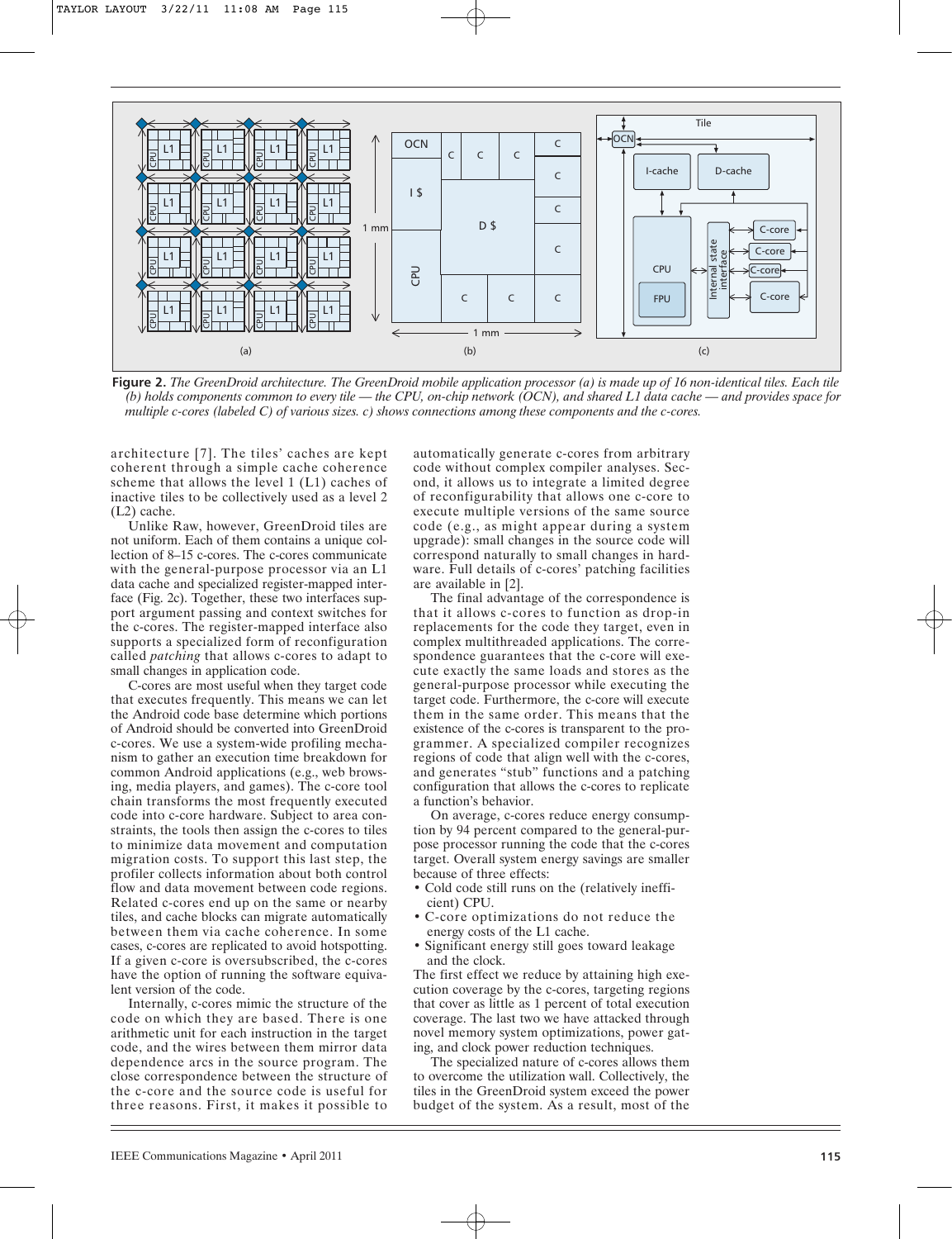*We have profiled a diverse set of Android applications including the web browser, Mail, Maps, Video Player, Pandora, and many other applications. We found that applications spend 95 percent of their time executing just 43,000 static instructions.*



**Figure 3.** *Conservation core example: an example showing the translation from C code (a), to the compiler's internal representation (b), and finally to hardware for each basic block (c). The hardware datapath and state machine correspond very closely to the data and control flow graphs of the C code.* 

time, most of the c-cores and tiles are idle (and power gated), so they consume very little power. Execution moves from tile to tile, activating only the c-cores the application needs.

# **ANDROID: GREENDROID'S TARGET WORKLOAD**

Android is an excellent target for a c-coreenabled, GreenDroid-style architecture. Android comprises three main components: a version of the Linux kernel, a collection of native libraries (written in C and  $C++$ ), and the Dalvik virtual machine (VM). Android's libraries include functions that target frequently executed, computationally intensive (or "hot") portions of many applications (e.g., 2D compositing, media decoding, garbage collection). The remaining "cold" code runs on the Dalvik VM, and, as a result, the Dalvik VM is also "hot." Therefore, a small number of c-cores that target the Android libraries and Dalvik VM should be able to achieve very high coverage for Android applications.

We have profiled a diverse set of Android applications including the web browser, Mail, Maps, Video Player, Pandora, and many other applications. We found that this workload spends 95 percent of its time executing just 43,000 static instructions. Our experience building c-cores suggests that just 7 mm2 of conservation cores in a 45 nm process could replace these key instructions. Even more encouraging, approximately 72 percent of this 95 percent was library or Dalvik code that multiple applications used.

Android's usage model also reduces the need for the patching support c-cores provide. Since cell phones have a very short replacement cycle (typically two to three years), it is less important that a c-core be able to adapt to new software versions as they emerge. Furthermore, handset manufacturers can be slow to push out new versions. In contrast, desktop machines have an expected lifetime of between five and ten years, and the updates are more frequent.

# **SYNTHESIZING C-CORES FOR GREENDROID**

A single GreenDroid processor will contain tens or hundreds of different c-cores that each implement a different key function in Android. Designing this many c-cores by hand is not practical. Fortunately, the c-core toolchain makes this unnecessary since it can convert arbitrary C functions into c-core hardware.

The c-core toolchain differs from conventional C-to-Verilog systems, since it focuses on saving energy rather than attaining large improvements in performance. This means it can omit the complex analyses necessary to extract the parallelism accelerators must exploit. Consequently, our toolchain can target a much wider range of C constructs, and can build energy-saving c-cores for functions that are poor targets for acceleration.

The toolchain's profiling pass identifies "hot" functions and loops in the target workload, and isolates them by inlining functions and outlining loops. Our C-to-Verilog compiler divides the ccore for each hot region into control and data paths. The data path mirrors the single static assignment program representation the compiler uses internally and groups instructions together by basic block. The control path tracks execution through the function with a state machine that closely matches the function's control flow graph (CFG). The compiler also generates function stubs to replace the original functions by invoking the hardware.

Figure 3a illustrates this process on a simple loop. Figure 3b shows the corresponding data and CFG, and Fig. 3c shows the resulting hardware. The hardware contains a mux for *i*, since it is defined in two basic blocks. The c-core's state machine is very similar to CFG, but the c-core adds self-loops for multicycle operations (e.g., memory accesses). The data path includes simple functional units to implement each instruction in Fig. 3b, including a load and store unit to access arrays A and B.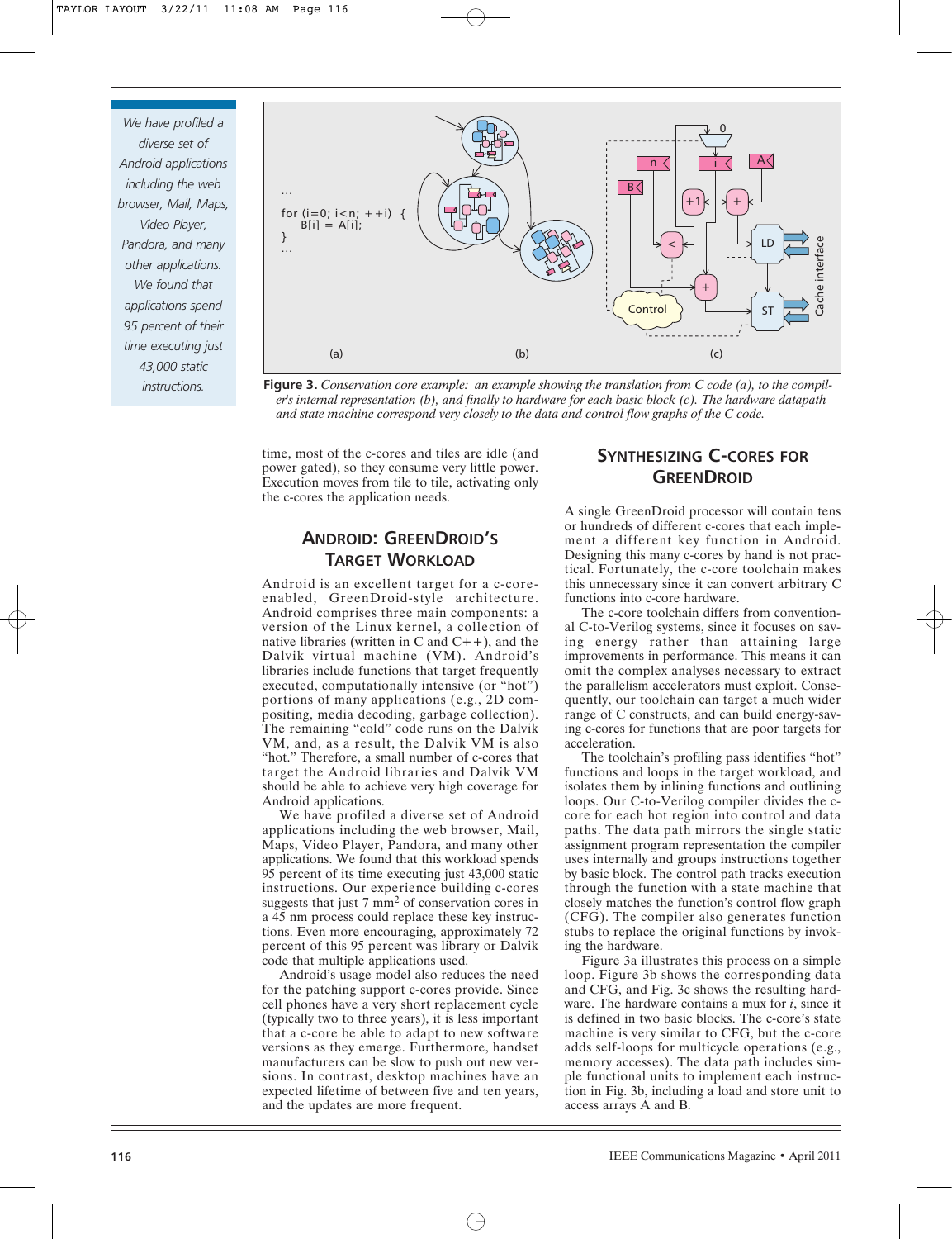

**Figure 4.** *Example SDP datapath and timing diagram In SDP circuits, non-memory datapath operators chain combinationally within a basic block and are attached to the slow clock. Memory operators and associated receive registers align to the fast clock.*

As new versions of the Android platform emerge, GreenDroid's c-cores may need to change to remain useful. C-cores support this by providing targeted reconfigurability that lets them maintain perfect fidelity to changing source code. C-cores provide built-in support for changes to compile-time constants as well as a general mechanism for transferring control back to the general-purpose core to execute individual basic blocks. Whether to include patching support for a particular function depends on how mature the function is. For functions that change very little, leaving out patching support may make sense since it can save area and increase energy efficiency.

# **CONSERVATION CORE MICROARCHITECTURE**

Historically, logic design techniques in processor architecture have emphasized pipelining to equalize critical path lengths and increase performance by increasing the clock rate. The utilization wall means that this can be a suboptimal approach. Adding registers increases switched capacitance, increasing per-op energy and delay. Furthermore, these registers increase the capacitance of the clock tree, a problem compounded by the increased switching frequency rising clock rates require.

For computations that have pipeline parallelism, pipelining can increase performance by overlapping the execution of multiple iterations. This improves energy-delay product despite the increase in energy. However, most irregular code does not have pipeline parallelism, and as a result, pipelining is a net loss in terms of both energy and delay. In fact, the ideal case is to have extremely long combinational paths fed by

a slow clock. This minimizes both the energy costs and the performance impact of pipeline registers.

The use of long combinational paths carries two challenges. First, different basic blocks have different combinational critical path lengths, which would require the distribution of many different clocks. Second, there is no way to multiplex centralized or area-intensive resources such as memory and FPUs into these combinational paths.

### **SELECTIVE DEPIPELINING**

In order to generate efficient hardware, we developed a technique that integrates the best aspects of pipelined and unpipelined approaches. The technique is called selective depipelining, or SDP [5], and it integrates the memory and data path suboperations from a basic block into a composite fat operation. SDP replicates lowcost data path operators into long combinational data path chains, driven by a slow clock. At the same time, memory accesses present in these fat operations are scheduled onto an L1 cache that operates at a much higher frequency than the data path. In effect, SDP replicates the memory interface in time and the data path operators in space, saving power and exploiting ILP. To generate these circuits, the c-core flow makes heavy use of multicycle timing assertions between the data path chains and the multiplexers that connect to the L1 caches. Except for registers to capture the outputs of the multiplexed memory, sequential elements are only stored at the end of the execution of a fat operator.

Using our automatic SDP algorithm, we have observed efficient fat operations encompassing up to 103 operators and including 17 memory requests. The data path runs at a tiny fraction of the memory clock speed, reducing overall clock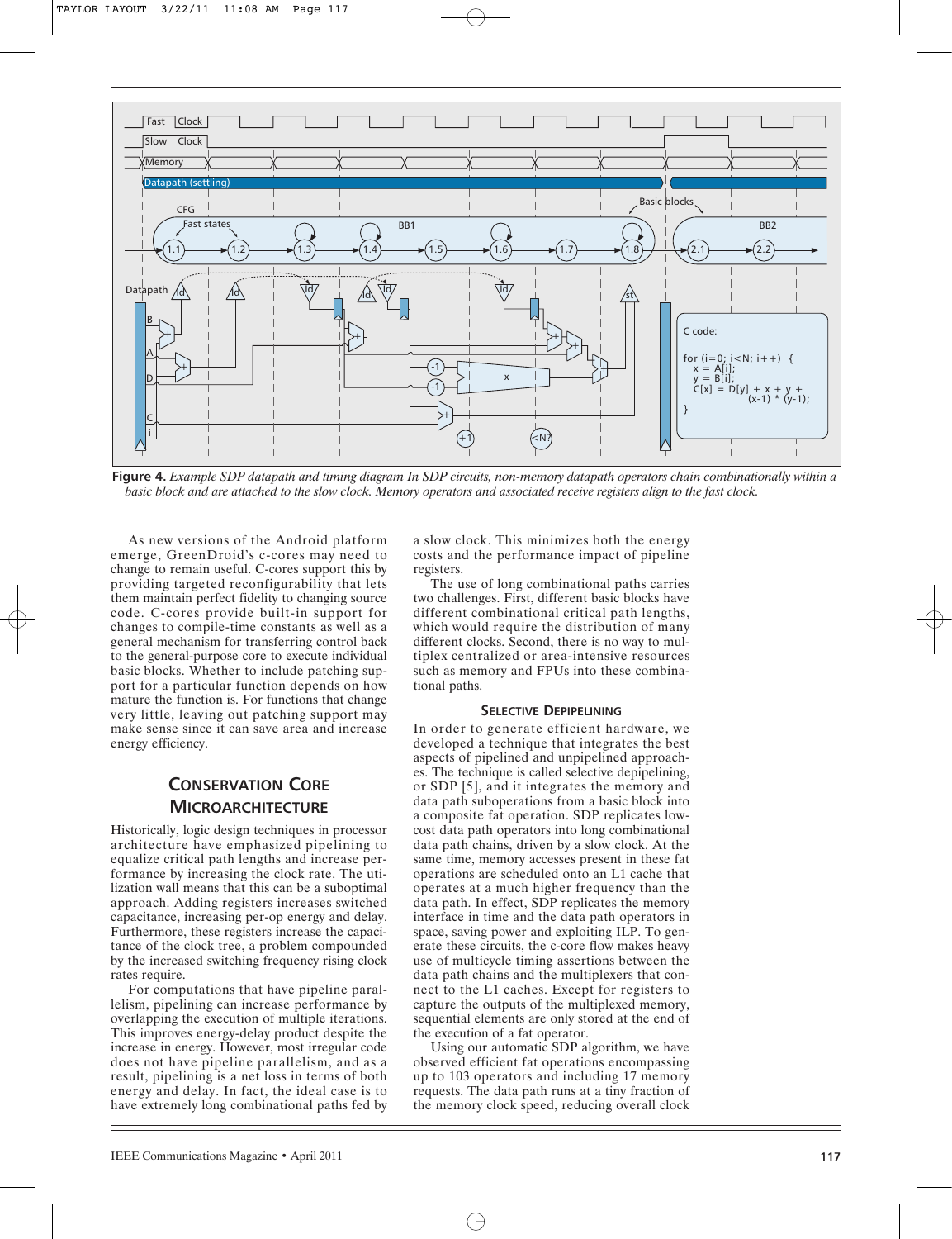

**Figure 5.** *Energy savings in c-cores Eliminating instruction fetch and decoding as well as overheads such as register files, bypass paths, and ALU muxes drops per-instruction energy by 91 percent.* 

energy and improving performance. With SDP, c-cores execute faster and consume less energy than either general-purpose processors or c-core designs without SDP. SDP improves performance by enabling memory pipelining and exploiting ILP in the data path while it minimizes both static and dynamic power because fewer pipeline registers are required. In addition, synthesis can employ smaller, slower gates, since many paths easily fit within the constraints of the slow clock cycle time.

## **SLOW STATES AND FAST STATES**

With SDP, one basic block from the program's control flow graph (CFG) executes for each pulse of the slow clock. The execution of a basic block begins with a slow clock pulse from the control unit. The pulse latches live-out data values from the previous basic block and applies them as live-ins to the current block. The next pulse of the slow clock, which will trigger the execution of the next basic block, will not occur until the entire basic block is complete.

For each basic block, there is a single control state, which contains multiple substates called *fast states*. The number of fast states in a given control state is based on the number of memory operations in the block and the latency of the datapath operators. This means that different basic blocks operate at different slow clocks, however they are always a multiple of the fast clock. During a basic block's execution, the control unit passes through fast states in order. Some fast states correspond to memory operations, for which the c-core sends out a split-phase load or store request to the memory hierarchy, which returns a few cycles later and is received by a register connected to the fast clock. The register holds the value steady for the rest of the slow clock cycle. In the meantime, memory accesses and other operations can be performed. To allow for variable latency due to caches, the c-core will stall until the memory operation completes. While most operations are scheduled at some combinational delay relative to the slow clock edge, memory accesses and other multiplexed operations such as FPU operations are scheduled relative to the fast clock. Conservation cores employ in-order completion of memory requests because this minimize complexity and power and simplifies multithreaded memory semantics.

#### **SDP EXAMPLE**

Figure 4 shows an example of an SDP implementation of a basic block. Source code for the block is on the right. The timing diagram, CFG, and data path show the execution of the code as time flows from left to right. The data path contains arithmetic operators and load/store units that correspond to each of the original program's operations. As shown in the timing diagram, the data path logic can take multiple fast cycles to settle while the data path makes multiple memory requests.

Figure 4 shows how SDP improves energy and performance. In conventional high-frequency multicycle designs, all live values in the basic block would be registered at fast clock boundaries (i.e., at each vertical dotted line). Instead, SDP eliminates registers altogether, reducing latency, area, and energy. It also eliminates many clock-tree leaf nodes, reducing clock tree area, capacitance, and leakage. Removing registers also enables more flexible gate-level optimizations.

# **SOURCES OF ENERGY SAVINGS FOR CONSERVATION CORES**

GreenDroid's projected energy savings are shown in Fig. 5. Two sources are primarily responsible for savings: First, c-cores do not require instruction fetch, instruction decode, a conventional register file, or any of the associated structures. Elimination of these elements reduces energy consumption by 56 percent. Specialization of the c-core's datapath is responsible for the remaining 35 percent of energy. Average per-instruction energy drops from 91 pJ/inst to just 8 pJ/inst.

# **CONCLUSION**

The utilization wall will exponentially worsen the problem of dark silicon in both desktop and mobile processors. The GreenDroid prototype is a demonstration vehicle that shows the widespread application of c-cores to a large code base: Android. Conservation cores will enable the conversion of dark silicon into energy savings and allow increased parallel execution under strict power budgets. The prototype uses c-cores to reduce energy consumption for key regions of the Android system, even if those regions have irregular control and unpredictable dependent memory accesses. Conservation cores make use of the selective depipelining technique to reduce the overhead of executing highly irregular code by minimizing registers and clock transitions. We estimate that the prototype will reduce processor energy consumption by 91 percent for the code that c-cores target, and result in an overall savings of 7.4×.